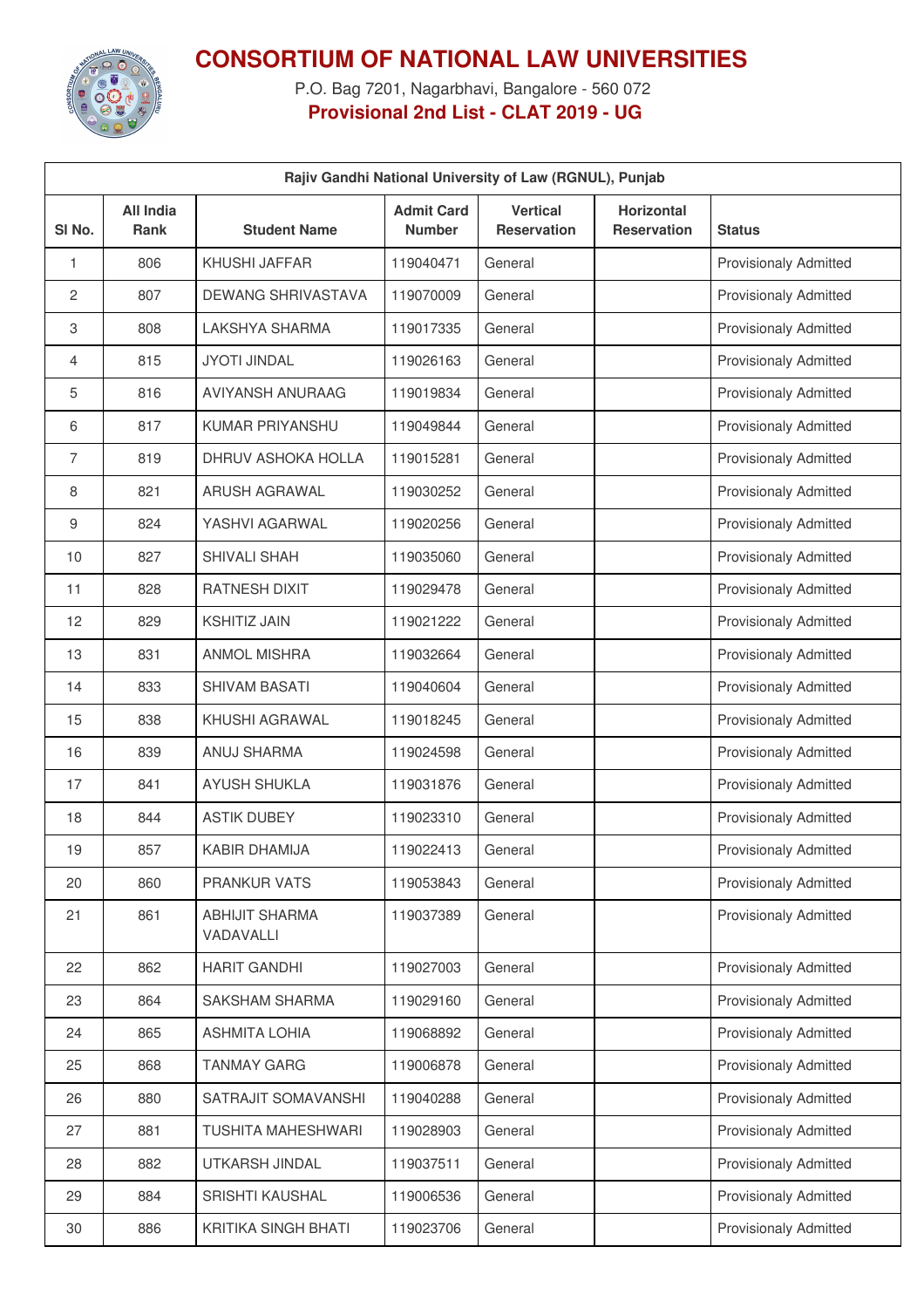| Rajiv Gandhi National University of Law (RGNUL), Punjab |                          |                                            |                                    |                                       |                                         |                              |  |
|---------------------------------------------------------|--------------------------|--------------------------------------------|------------------------------------|---------------------------------------|-----------------------------------------|------------------------------|--|
| SI <sub>No.</sub>                                       | <b>All India</b><br>Rank | <b>Student Name</b>                        | <b>Admit Card</b><br><b>Number</b> | <b>Vertical</b><br><b>Reservation</b> | <b>Horizontal</b><br><b>Reservation</b> | <b>Status</b>                |  |
| 31                                                      | 889                      | <b>CHAHAT GAUTAM</b>                       | 119057524                          | General                               |                                         | <b>Provisionaly Admitted</b> |  |
| 32                                                      | 891                      | <b>SEJAL PATNI</b>                         | 119062695                          | General                               |                                         | <b>Provisionaly Admitted</b> |  |
| 33                                                      | 894                      | SHRIYA OJHA                                | 119016157                          | General                               |                                         | <b>Provisionaly Admitted</b> |  |
| 34                                                      | 897                      | <b>DIKSHI ARORA</b>                        | 119017782                          | General                               |                                         | <b>Provisionaly Admitted</b> |  |
| 35                                                      | 898                      | AARYAN GOYAL                               | 119008768                          | General                               |                                         | <b>Provisionaly Admitted</b> |  |
| 36                                                      | 900                      | <b>ANANY RAJ SINGH</b>                     | 119021868                          | General                               |                                         | <b>Provisionaly Admitted</b> |  |
| 37                                                      | 905                      | <b>AAYUSHI GUPTA</b>                       | 119017294                          | General                               |                                         | <b>Provisionaly Admitted</b> |  |
| 38                                                      | 910                      | OM PANDEY                                  | 119038784                          | General                               |                                         | <b>Provisionaly Admitted</b> |  |
| 39                                                      | 911                      | <b>ALANKRITA SINHA</b>                     | 119018311                          | General                               |                                         | <b>Provisionaly Admitted</b> |  |
| 40                                                      | 917                      | PRASHANT TADA                              | 119029244                          | General                               |                                         | <b>Provisionaly Admitted</b> |  |
| 41                                                      | 918                      | <b>HARSHITA DIXIT</b>                      | 119028639                          | General                               |                                         | <b>Provisionaly Admitted</b> |  |
| 42                                                      | 919                      | <b>NISHANT GABA</b>                        | 119019473                          | General                               |                                         | <b>Provisionaly Admitted</b> |  |
| 43                                                      | 9448                     | SHUBHAM CHAUDHARY                          | 119045881                          | SC                                    |                                         | <b>Provisionaly Admitted</b> |  |
| 44                                                      | 9494                     | <b>TANYA BISWAS</b>                        | 119000551                          | <b>SC</b>                             |                                         | <b>Provisionaly Admitted</b> |  |
| 45                                                      | 9679                     | <b>RAJDEEP SINGH</b>                       | 119072160                          | SC                                    |                                         | <b>Provisionaly Admitted</b> |  |
| 46                                                      | 9771                     | <b>PATEL MIHIR</b>                         | 119042412                          | SC                                    |                                         | <b>Provisionaly Admitted</b> |  |
| 47                                                      | 9991                     | <b>KARUNA ANUPAM</b>                       | 119059379                          | SC                                    |                                         | <b>Provisionaly Admitted</b> |  |
| 48                                                      | 10020                    | <b>MANISH CHAURASIYA</b>                   | 119017199                          | SC                                    |                                         | <b>Provisionaly Admitted</b> |  |
| 49                                                      | 10310                    | <b>KUNAL GAHLOT</b>                        | 119021131                          | SC                                    |                                         | <b>Provisionaly Admitted</b> |  |
| 50                                                      | 13680                    | <b>DAMOR BHADRESH</b><br><b>KHIMJIBHAI</b> | 119059262                          | <b>ST</b>                             |                                         | <b>Provisionaly Admitted</b> |  |
| 51                                                      | 15028                    | PRIYANSHI JHARWAL                          | 119020282                          | <b>ST</b>                             |                                         | <b>Provisionaly Admitted</b> |  |
| 52                                                      | 15312                    | RAVINA MEENA                               | 119040489                          | <b>ST</b>                             |                                         | <b>Provisionaly Admitted</b> |  |
| 53                                                      | 16311                    | SESHWAR AMTEDA                             | 119052460                          | <b>ST</b>                             |                                         | <b>Provisionaly Admitted</b> |  |
| 54                                                      | 16406                    | DIPANSHU CHAUHAN                           | 119007316                          | <b>ST</b>                             |                                         | <b>Provisionaly Admitted</b> |  |
| 55                                                      | 17493                    | <b>NEHA</b>                                | 119041941                          | AR-VS                                 |                                         | <b>Provisionaly Admitted</b> |  |
| 56                                                      | 18816                    | <b>GURSEHAJ SINGH</b>                      | 119008728                          | General                               | PWD*, RES-PB                            | <b>Provisionaly Admitted</b> |  |
| 57                                                      | 20820                    | SHIVAM SINGH                               | 119038528                          | General                               | PWD <sup>*</sup>                        | Provisionaly Admitted        |  |
| 58                                                      | 22028                    | RISHAB BAGHLA                              | 119066056                          | General                               | PWD*, RES-PB                            | <b>Provisionaly Admitted</b> |  |
| 59                                                      | 24065                    | <b>DHRITI SINGLA</b>                       | 119064933                          | General                               | PWD*, RES-PB                            | Provisionaly Admitted        |  |
| 60                                                      | 24199                    | SHUBHAM PANDEY                             | 119055783                          | General                               | PWD <sup>*</sup>                        | Provisionaly Admitted        |  |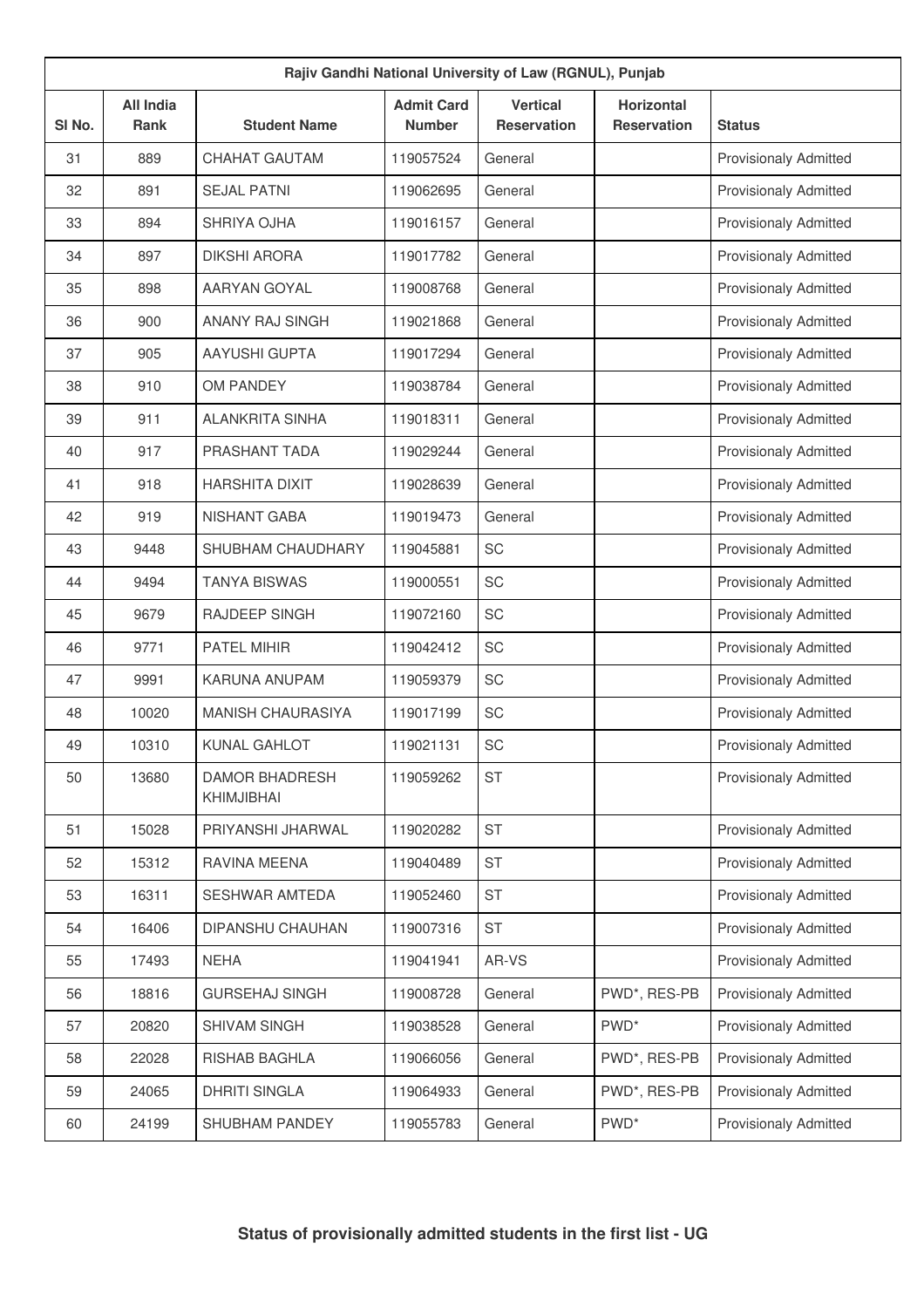|                | Rajiv Gandhi National University of Law (RGNUL), Punjab |                         |                                    |                                       |                                         |                              |  |  |  |
|----------------|---------------------------------------------------------|-------------------------|------------------------------------|---------------------------------------|-----------------------------------------|------------------------------|--|--|--|
| SI No.         | <b>All India</b><br><b>Rank</b>                         | <b>Student Name</b>     | <b>Admit Card</b><br><b>Number</b> | <b>Vertical</b><br><b>Reservation</b> | <b>Horizontal</b><br><b>Reservation</b> | <b>Status</b>                |  |  |  |
| $\mathbf{1}$   | 442                                                     | <b>GANGESH AGGARWAL</b> | 119020098                          | General                               |                                         | Vacant                       |  |  |  |
| 2              | 450                                                     | KUNAL KASHYAP           | 119019547                          | General                               |                                         | Vacant                       |  |  |  |
| $\,3$          | 489                                                     | <b>JASMINE SINGH</b>    | 119022621                          | General                               |                                         | Sought Upgradation           |  |  |  |
| 4              | 498                                                     | <b>DIGVIJAY SAHNI</b>   | 119026621                          | General                               |                                         | Vacant                       |  |  |  |
| 5              | 502                                                     | <b>ANUSHREE RAI</b>     | 119036713                          | General                               |                                         | Vacant                       |  |  |  |
| 6              | 509                                                     | <b>AVIK AGGARWAL</b>    | 119030944                          | General                               |                                         | Sought Upgradation           |  |  |  |
| $\overline{7}$ | 510                                                     | SHREYA PARASHAR         | 119016511                          | General                               |                                         | Vacant                       |  |  |  |
| 8              | 566                                                     | <b>ARJIT MISHRA</b>     | 119036072                          | General                               |                                         | Vacant                       |  |  |  |
| 9              | 578                                                     | <b>MADHAVI VYAS</b>     | 119036185                          | General                               |                                         | <b>Provisionaly Admitted</b> |  |  |  |
| 10             | 581                                                     | PRAVEEN SHARMA          | 119052181                          | General                               |                                         | Vacant                       |  |  |  |
| 11             | 588                                                     | <b>DRISHTI GUPTA</b>    | 119025633                          | General                               |                                         | <b>Vacant</b>                |  |  |  |
| 12             | 594                                                     | <b>KAPIL DEVNANI</b>    | 119023171                          | General                               |                                         | Vacant                       |  |  |  |
| 13             | 600                                                     | <b>JOTSAROOP SINGH</b>  | 119001148                          | General                               |                                         | <b>Provisionaly Admitted</b> |  |  |  |
| 14             | 618                                                     | RAGHAV KANSAL           | 119049939                          | General                               |                                         | Vacant                       |  |  |  |
| 15             | 619                                                     | <b>RIVA KHAN</b>        | 119050498                          | General                               |                                         | Vacant                       |  |  |  |
| 16             | 624                                                     | <b>VIKAS BISHNOI</b>    | 119049857                          | General                               |                                         | Provisionaly Admitted        |  |  |  |
| 17             | 625                                                     | <b>AMOGH DASIGI</b>     | 119000023                          | General                               |                                         | Vacant                       |  |  |  |
| 18             | 626                                                     | <b>SAYOR RAY</b>        | 119007950                          | General                               |                                         | Vacant                       |  |  |  |
| 19             | 630                                                     | <b>CHAITRA T BHAT</b>   | 119009807                          | General                               |                                         | Vacant                       |  |  |  |
| 20             | 631                                                     | YASHOVARDHAN<br>AGARWAL | 119011418                          | General                               |                                         | Sought Upgradation           |  |  |  |
| 21             | 634                                                     | <b>AMOL CHAUHAN</b>     | 119032458                          | General                               |                                         | Vacant                       |  |  |  |
| 22             | 635                                                     | VIJAY KALYAN JHA        | 119072451                          | General                               |                                         | Vacant                       |  |  |  |
| 23             | 640                                                     | <b>ARYAN RAJ</b>        | 119029858                          | General                               |                                         | Vacant                       |  |  |  |
| 24             | 642                                                     | RACHIT SOMANI           | 119028619                          | General                               |                                         | <b>Provisionaly Admitted</b> |  |  |  |
| 25             | 644                                                     | <b>MANAN RANKA</b>      | 119031252                          | General                               |                                         | Vacant                       |  |  |  |
| 26             | 645                                                     | <b>SUSHMITA SHARMA</b>  | 119016605                          | General                               |                                         | Vacant                       |  |  |  |
| 27             | 647                                                     | SHIVANG SINGHAL         | 119030825                          | General                               |                                         | Sought Upgradation           |  |  |  |
| 28             | 652                                                     | <b>FIRDAUS UMAR</b>     | 119030365                          | General                               |                                         | Sought Upgradation           |  |  |  |
| 29             | 653                                                     | <b>KUNAL PANWAR</b>     | 119046762                          | General                               |                                         | Sought Upgradation           |  |  |  |
| 30             | 656                                                     | <b>GARIMA GUPTA</b>     | 119016847                          | General                               |                                         | Vacant                       |  |  |  |
| 31             | 657                                                     | <b>MAYANK BHANDARI</b>  | 119018346                          | General                               |                                         | Vacant                       |  |  |  |
| 32             | 660                                                     | RUPANWITA DE            | 119006614                          | General                               |                                         | Vacant                       |  |  |  |
| 33             | 661                                                     | SANKET KHANDELWAL       | 119043927                          | General                               |                                         | Vacant                       |  |  |  |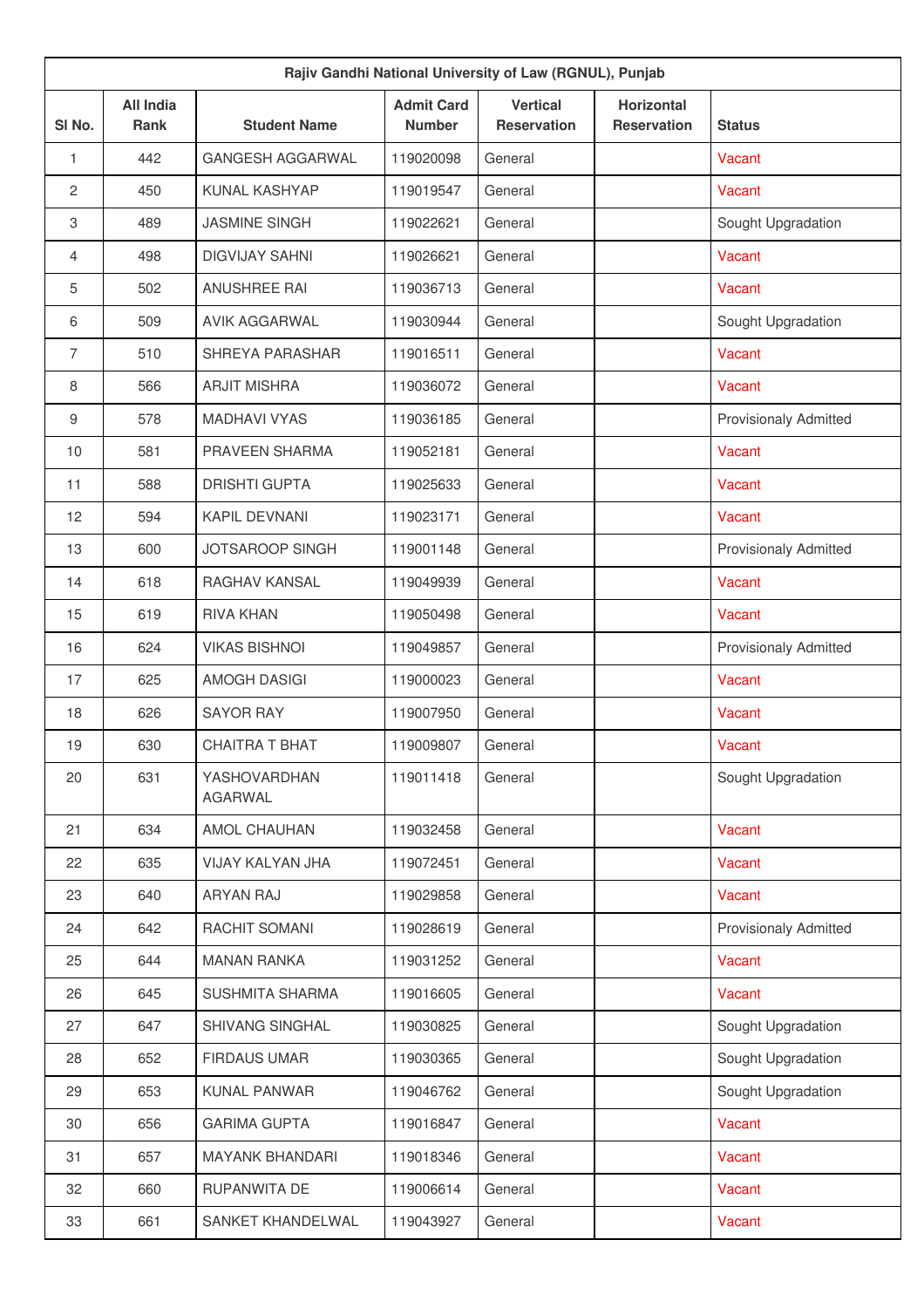| Rajiv Gandhi National University of Law (RGNUL), Punjab |                                 |                                           |                                    |                                       |                                         |                              |  |
|---------------------------------------------------------|---------------------------------|-------------------------------------------|------------------------------------|---------------------------------------|-----------------------------------------|------------------------------|--|
| SI <sub>No.</sub>                                       | <b>All India</b><br><b>Rank</b> | <b>Student Name</b>                       | <b>Admit Card</b><br><b>Number</b> | <b>Vertical</b><br><b>Reservation</b> | <b>Horizontal</b><br><b>Reservation</b> | <b>Status</b>                |  |
| 34                                                      | 665                             | <b>NUPUR PALIWAL</b>                      | 119013776                          | General                               |                                         | Vacant                       |  |
| 35                                                      | 666                             | <b>KRISHNA UPRETI</b>                     | 119031162                          | General                               |                                         | Vacant                       |  |
| 36                                                      | 667                             | <b>AAERA SINGH</b>                        | 119012196                          | General                               |                                         | Vacant                       |  |
| 37                                                      | 668                             | <b>HARSHIT BHIMRAJKA</b>                  | 119028616                          | General                               |                                         | <b>Provisionaly Admitted</b> |  |
| 38                                                      | 669                             | <b>ABHIRUP MANNA</b>                      | 119031538                          | General                               |                                         | Vacant                       |  |
| 39                                                      | 670                             | <b>DIKSHANT JOHAR</b>                     | 119017450                          | General                               |                                         | <b>Provisionaly Admitted</b> |  |
| 40                                                      | 671                             | <b>ABDUL MUQTADIR</b>                     | 119037827                          | General                               |                                         | Vacant                       |  |
| 41                                                      | 672                             | SHASHISH SHANDILYA                        | 119010239                          | General                               |                                         | Vacant                       |  |
| 42                                                      | 674                             | <b>JESSICA KAUR</b>                       | 119008700                          | General                               |                                         | <b>Provisionaly Admitted</b> |  |
| 43                                                      | 681                             | <b>IRENE SARKAR</b>                       | 119039556                          | General                               |                                         | Vacant                       |  |
| 44                                                      | 682                             | <b>AMAN RAJ</b>                           | 119008437                          | General                               |                                         | Vacant                       |  |
| 45                                                      | 684                             | <b>HARSHEETA RAI SHARMA</b>               | 119075718                          | General                               | <b>RES-PB</b>                           | <b>Provisionaly Admitted</b> |  |
| 46                                                      | 686                             | <b>SHAAM PETROS</b><br><b>THELAPILLY</b>  | 119016747                          | General                               |                                         | <b>Provisionaly Admitted</b> |  |
| 47                                                      | 687                             | PALAK JAGETIA                             | 119014879                          | General                               |                                         | Vacant                       |  |
| 48                                                      | 689                             | <b>MEGHNA SINGH</b>                       | 119059795                          | General                               |                                         | Sought Upgradation           |  |
| 49                                                      | 691                             | <b>UJJWAL SINGH</b>                       | 119050915                          | General                               |                                         | Vacant                       |  |
| 50                                                      | 692                             | PRANAV SHARMA                             | 119029444                          | General                               |                                         | <b>Provisionaly Admitted</b> |  |
| 51                                                      | 693                             | PUSHPENDRA SHARMA                         | 119032564                          | General                               |                                         | <b>Provisionaly Admitted</b> |  |
| 52                                                      | 694                             | <b>GOUTAM MISHRA</b>                      | 119007766                          | General                               |                                         | Sought Upgradation           |  |
| 53                                                      | 697                             | <b>KRATI GUPTA</b>                        | 119005966                          | General                               |                                         | Sought Upgradation           |  |
| 54                                                      | 698                             | CHHAVI SINGLA                             | 119042464                          | General                               | RES-PB                                  | Provisionaly Admitted        |  |
| 55                                                      | 700                             | RADHIKA GHOSH                             | 119004977                          | General                               |                                         | Sought Upgradation           |  |
| 56                                                      | 703                             | <b>ADYA KUCHHAL</b>                       | 119043072                          | General                               |                                         | Sought Upgradation           |  |
| 57                                                      | 706                             | <b>VISHESH MINOCHA</b>                    | 119057750                          | General                               |                                         | Vacant                       |  |
| 58                                                      | 707                             | PRATHU DADHICH                            | 119028061                          | General                               |                                         | Sought Upgradation           |  |
| 59                                                      | 708                             | <b>RISHANK GUPTA</b>                      | 119061785                          | General                               |                                         | Sought Upgradation           |  |
| 60                                                      | 709                             | AKSHAT BHUSHAN                            | 119024624                          | General                               |                                         | Sought Upgradation           |  |
| 61                                                      | 712                             | PAWAN KUMAR PANDEY                        | 119020853                          | General                               |                                         | Vacant                       |  |
| 62                                                      | 713                             | <b>HRISHABH RAJESH</b><br><b>KHATWANI</b> | 119034025                          | General                               |                                         | <b>Provisionaly Admitted</b> |  |
| 63                                                      | 714                             | PRANAV PATHAK                             | 119035532                          | General                               |                                         | Sought Upgradation           |  |
| 64                                                      | 715                             | NAVDHA SHARMA                             | 119021771                          | General                               |                                         | Vacant                       |  |
| 65                                                      | 716                             | KHUSHI JOSHI                              | 119005140                          | General                               |                                         | Sought Upgradation           |  |
| 66                                                      | 717                             | UTKARSH DUBEY                             | 119024981                          | General                               |                                         | Sought Upgradation           |  |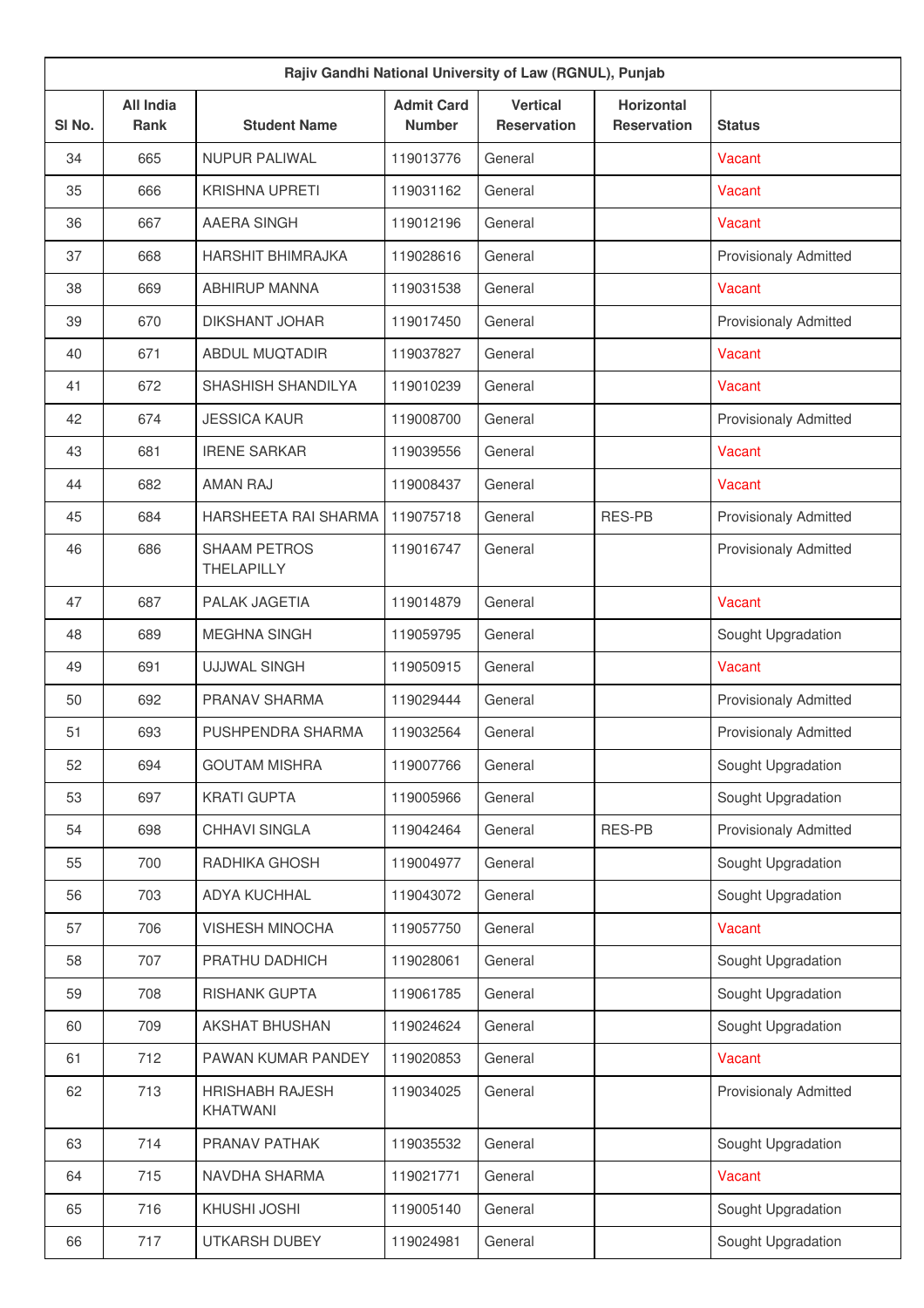| Rajiv Gandhi National University of Law (RGNUL), Punjab |                          |                                      |                                    |                                       |                                  |                              |  |  |
|---------------------------------------------------------|--------------------------|--------------------------------------|------------------------------------|---------------------------------------|----------------------------------|------------------------------|--|--|
| SI <sub>No.</sub>                                       | <b>All India</b><br>Rank | <b>Student Name</b>                  | <b>Admit Card</b><br><b>Number</b> | <b>Vertical</b><br><b>Reservation</b> | Horizontal<br><b>Reservation</b> | <b>Status</b>                |  |  |
| 67                                                      | 718                      | <b>ASHUTOSH KUMAR</b>                | 119010002                          | General                               |                                  | Sought Upgradation           |  |  |
| 68                                                      | 719                      | <b>AKSHAT JAITHLIA</b>               | 119025018                          | General                               |                                  | Sought Upgradation           |  |  |
| 69                                                      | 720                      | PRANAV JAIPURIA                      | 119023853                          | General                               |                                  | Vacant                       |  |  |
| 70                                                      | 721                      | RADHIKA BIHANI                       | 119022574                          | General                               |                                  | Sought Upgradation           |  |  |
| 71                                                      | 723                      | <b>BHATT MANAV MANISH</b>            | 119019019                          | General                               |                                  | Sought Upgradation           |  |  |
| 72                                                      | 724                      | ARIVAZHAGAN                          | 119010423                          | General                               |                                  | Sought Upgradation           |  |  |
| 73                                                      | 725                      | AKASH AJAY KUMAR                     | 119061206                          | General                               |                                  | Sought Upgradation           |  |  |
| 74                                                      | 727                      | NAIVEDHYA KALA                       | 119039416                          | General                               |                                  | Sought Upgradation           |  |  |
| 75                                                      | 730                      | <b>SANSKRITI DIXIT</b>               | 119016305                          | General                               |                                  | Sought Upgradation           |  |  |
| 76                                                      | 732                      | HITARTH DIXIT                        | 119035309                          | General                               |                                  | Sought Upgradation           |  |  |
| 77                                                      | 735                      | PULKIT SAXENA                        | 119022121                          | General                               |                                  | Sought Upgradation           |  |  |
| 78                                                      | 736                      | AAYUSHMAN SHARMA                     | 119004877                          | General                               |                                  | <b>Provisionaly Admitted</b> |  |  |
| 79                                                      | 737                      | <b>SAKSHI MANGAL</b>                 | 119019238                          | General                               |                                  | <b>Provisionaly Admitted</b> |  |  |
| 80                                                      | 738                      | <b>DIVYANSHI THANVI</b>              | 119039463                          | General                               |                                  | Provisionaly Admitted        |  |  |
| 81                                                      | 740                      | NITISH DUBEY                         | 119025547                          | General                               |                                  | Sought Upgradation           |  |  |
| 82                                                      | 741                      | <b>ARIHAN BOTHRA</b>                 | 119046442                          | General                               |                                  | Vacant                       |  |  |
| 83                                                      | 745                      | <b>ARYAN GUPTA</b>                   | 119010035                          | General                               |                                  | Sought Upgradation           |  |  |
| 84                                                      | 746                      | <b>ISHAAN SOOD</b>                   | 119048566                          | General                               | <b>RES-PB</b>                    | Provisionaly Admitted        |  |  |
| 85                                                      | 747                      | <b>PAVITRA DUBEY</b>                 | 119025450                          | General                               |                                  | Sought Upgradation           |  |  |
| 86                                                      | 751                      | ANCHAL RAGHUWANSHI                   | 119026092                          | General                               |                                  | Sought Upgradation           |  |  |
| 87                                                      | 752                      | BHUMIJA UPADHYAY                     | 119035057                          | General                               |                                  | <b>Provisionaly Admitted</b> |  |  |
| 88                                                      | 753                      | ROHAN GAJENDRA<br>PRATAP SINGH       | 119001246                          | General                               |                                  | Sought Upgradation           |  |  |
| 89                                                      | 754                      | TATIREDDY KIRANKUMAR<br><b>REDDY</b> | 119053028                          | General                               |                                  | Sought Upgradation           |  |  |
| 90                                                      | 755                      | <b>VEDANT SAXENA</b>                 | 119031627                          | General                               |                                  | Sought Upgradation           |  |  |
| 91                                                      | 756                      | MADHVI WADHAWAN                      | 119036655                          | General                               |                                  | <b>Provisionaly Admitted</b> |  |  |
| 92                                                      | 758                      | <b>AVISHI PATERIYA</b>               | 119030029                          | General                               |                                  | <b>Provisionaly Admitted</b> |  |  |
| 93                                                      | 759                      | <b>ARPIT GOYAL</b>                   | 119037596                          | General                               |                                  | <b>Provisionaly Admitted</b> |  |  |
| 94                                                      | 761                      | SETAKSHI PRATHA                      | 119017994                          | General                               |                                  | Sought Upgradation           |  |  |
| 95                                                      | 764                      | SIDDHARTH THOPALLI                   | 119011024                          | General                               |                                  | Sought Upgradation           |  |  |
| 96                                                      | 766                      | PARAS JINDAL                         | 119006526                          | General                               | <b>RES-PB</b>                    | Provisionaly Admitted        |  |  |
| 97                                                      | 768                      | AASTHA CHAWLA                        | 119024169                          | General                               |                                  | Sought Upgradation           |  |  |
| 98                                                      | 769                      | SATRAJEET SEN                        | 119016461                          | General                               |                                  | Sought Upgradation           |  |  |
| 99                                                      | 771                      | ANANYA SINGH                         | 119031834                          | General                               |                                  | Sought Upgradation           |  |  |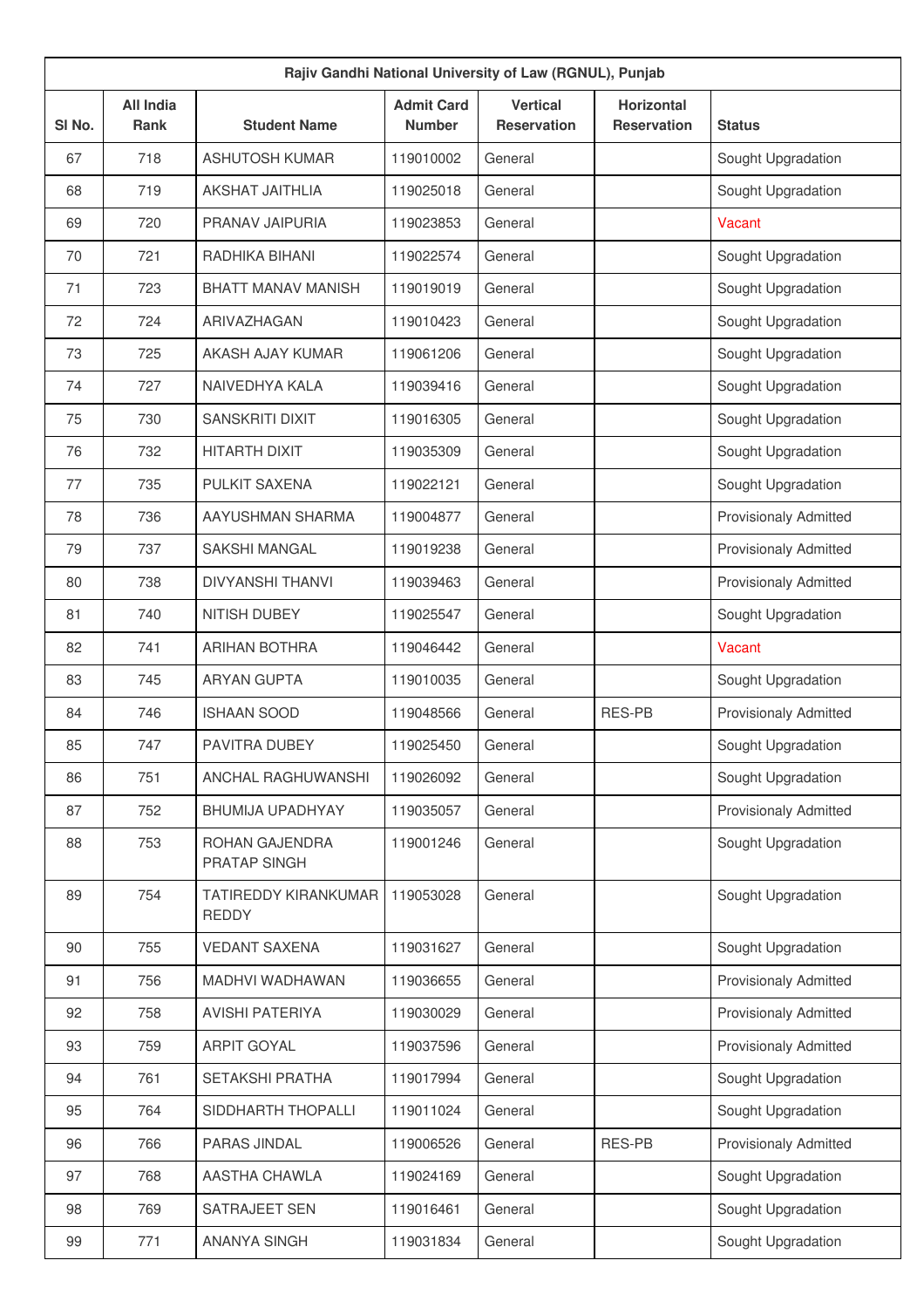| Rajiv Gandhi National University of Law (RGNUL), Punjab |                                 |                           |                                    |                                       |                                         |                              |  |  |
|---------------------------------------------------------|---------------------------------|---------------------------|------------------------------------|---------------------------------------|-----------------------------------------|------------------------------|--|--|
| SI No.                                                  | <b>All India</b><br><b>Rank</b> | <b>Student Name</b>       | <b>Admit Card</b><br><b>Number</b> | <b>Vertical</b><br><b>Reservation</b> | <b>Horizontal</b><br><b>Reservation</b> | <b>Status</b>                |  |  |
| 100                                                     | 772                             | YASHIKA GUPTA             | 119024844                          | General                               |                                         | Sought Upgradation           |  |  |
| 101                                                     | 777                             | <b>ANANYA TRIVEDI</b>     | 119017504                          | General                               |                                         | Sought Upgradation           |  |  |
| 102                                                     | 781                             | SHREYA SHARMA             | 119035802                          | General                               |                                         | Sought Upgradation           |  |  |
| 103                                                     | 782                             | <b>MANISH KUMAR SINGH</b> | 119034314                          | General                               |                                         | Sought Upgradation           |  |  |
| 104                                                     | 785                             | <b>MONALISA NANDA</b>     | 119004681                          | General                               |                                         | Sought Upgradation           |  |  |
| 105                                                     | 787                             | <b>MANVI RAJ</b>          | 119033939                          | General                               |                                         | Sought Upgradation           |  |  |
| 106                                                     | 790                             | <b>SUMIT CHAUDHARY</b>    | 119027635                          | General                               |                                         | Provisionaly Admitted        |  |  |
| 107                                                     | 791                             | <b>MAYANK AGARWAL</b>     | 119046017                          | General                               |                                         | Vacant                       |  |  |
| 108                                                     | 795                             | <b>GURSHER SIDHU</b>      | 119049431                          | General                               | <b>RES-PB</b>                           | <b>Provisionaly Admitted</b> |  |  |
| 109                                                     | 797                             | <b>SRAJAN YADAV</b>       | 119020970                          | General                               |                                         | Sought Upgradation           |  |  |
| 110                                                     | 798                             | ARK SATYA SRINIVAS        | 119076495                          | General                               |                                         | Vacant                       |  |  |
| 111                                                     | 801                             | CHHEDA KARAN SANJAY       | 119049129                          | General                               |                                         | Sought Upgradation           |  |  |
| 112                                                     | 803                             | SHIVAM SRIVASTAVA         | 119058836                          | General                               |                                         | <b>Provisionaly Admitted</b> |  |  |
| 113                                                     | 804                             | <b>H.SHREYA</b>           | 119014711                          | General                               |                                         | Vacant                       |  |  |
| 114                                                     | 805                             | <b>JUBIN MALAWAT</b>      | 119029194                          | General                               |                                         | <b>Provisionaly Admitted</b> |  |  |
| 115                                                     | 871                             | <b>REET KAUR VIRK</b>     | 119045041                          | General                               | RES-PB*                                 | <b>Provisionaly Admitted</b> |  |  |
| 116                                                     | 885                             | <b>DIVYANI SALDI</b>      | 119032017                          | General                               | RES-PB*                                 | <b>Provisionaly Admitted</b> |  |  |
| 117                                                     | 912                             | <b>KAVEESH GARG</b>       | 119018876                          | General                               | RES-PB*                                 | Sought Upgradation           |  |  |
| 118                                                     | 997                             | <b>RIDHIMA</b>            | 119003036                          | General                               | RES-PB*                                 | <b>Provisionaly Admitted</b> |  |  |
| 119                                                     | 1023                            | HUSSANPREET KAUR          | 119029345                          | General                               | RES-PB*                                 | Sought Upgradation           |  |  |
| 120                                                     | 1131                            | ANUSHKA NAYAR             | 119020578                          | General                               | RES-PB*                                 | <b>Provisionaly Admitted</b> |  |  |
| 121                                                     | 1142                            | RAUSHNI KAURA             | 119008137                          | General                               | RES-PB*                                 | Vacant                       |  |  |
| 122                                                     | 1278                            | <b>JISHA GARG</b>         | 119002827                          | General                               | RES-PB*                                 | <b>Provisionaly Admitted</b> |  |  |
| 123                                                     | 1314                            | <b>BHANUJ NEOL</b>        | 119047487                          | General                               | RES-PB*                                 | Sought Upgradation           |  |  |
| 124                                                     | 1361                            | <b>KANIKA</b>             | 119020222                          | General                               | RES-PB*                                 | <b>Provisionaly Admitted</b> |  |  |
| 125                                                     | 4712                            | <b>JASPINDER KAUR</b>     | 119042754                          | SC                                    | RES-PB                                  | <b>Provisionaly Admitted</b> |  |  |
| 126                                                     | 5207                            | ASHWANI KUMAR SINGAL      | 119024676                          | SC                                    |                                         | Vacant                       |  |  |
| 127                                                     | 5931                            | ADITYA PRAKASH            | 119045646                          | AR-VS                                 |                                         | Vacant                       |  |  |
| 128                                                     | 6940                            | <b>JAYANT CHAUHAN</b>     | 119033456                          | SC                                    |                                         | Vacant                       |  |  |
| 129                                                     | 7078                            | SEMAL KUNDARA             | 119041631                          | SC                                    |                                         | <b>Provisionaly Admitted</b> |  |  |
| 130                                                     | 7214                            | NEHA HALDHAR              | 119008132                          | SC                                    |                                         | Vacant                       |  |  |
| 131                                                     | 7284                            | <b>SUKHRAJ BHATTI</b>     | 119057329                          | SC                                    | RES-PB                                  | <b>Provisionaly Admitted</b> |  |  |
| 132                                                     | 7435                            | RUDRA DEEPAK PARMAR       | 119033570                          | SC                                    |                                         | Vacant                       |  |  |
| 133                                                     | 7442                            | KARANVEER SINGH           | 119027775                          | SC                                    |                                         | <b>Provisionaly Admitted</b> |  |  |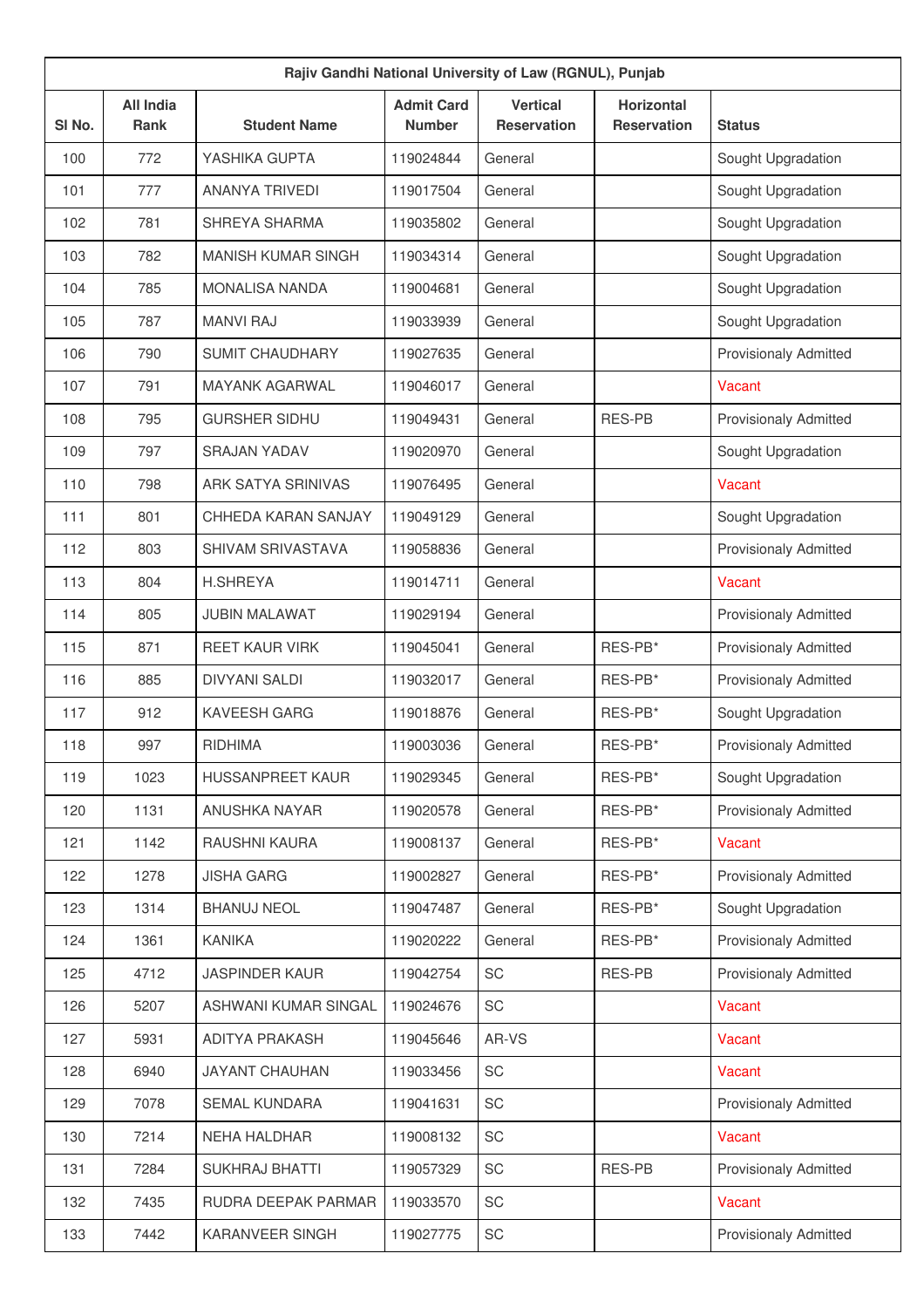| Rajiv Gandhi National University of Law (RGNUL), Punjab |                                 |                                              |                                    |                                       |                                         |                              |  |  |
|---------------------------------------------------------|---------------------------------|----------------------------------------------|------------------------------------|---------------------------------------|-----------------------------------------|------------------------------|--|--|
| SI No.                                                  | <b>All India</b><br><b>Rank</b> | <b>Student Name</b>                          | <b>Admit Card</b><br><b>Number</b> | <b>Vertical</b><br><b>Reservation</b> | <b>Horizontal</b><br><b>Reservation</b> | <b>Status</b>                |  |  |
| 134                                                     | 7545                            | <b>PIYUSH RATHORE</b>                        | 119013875                          | SC                                    |                                         | Vacant                       |  |  |
| 135                                                     | 7546                            | KANISHK DEORA                                | 119041176                          | SC                                    |                                         | <b>Provisionaly Admitted</b> |  |  |
| 136                                                     | 7565                            | <b>JATIN</b>                                 | 119050333                          | <b>SC</b>                             |                                         | Vacant                       |  |  |
| 137                                                     | 7786                            | <b>MANSI PIPAL</b>                           | 119026768                          | SC                                    |                                         | Vacant                       |  |  |
| 138                                                     | 7935                            | <b>SHUBHAM</b>                               | 119000097                          | SC                                    |                                         | <b>Provisionaly Admitted</b> |  |  |
| 139                                                     | 8031                            | <b>KUNJ BHORIA</b>                           | 119007821                          | SC                                    |                                         | <b>Provisionaly Admitted</b> |  |  |
| 140                                                     | 8070                            | <b>DIVIK SILAWAT</b>                         | 119013903                          | <b>SC</b>                             |                                         | Sought Upgradation           |  |  |
| 141                                                     | 8405                            | <b>TOSHUBH VAGRANI</b>                       | 119030120                          | SC                                    |                                         | Sought Upgradation           |  |  |
| 142                                                     | 8596                            | ANSHUL CHAUHAN                               | 119027704                          | SC                                    |                                         | Sought Upgradation           |  |  |
| 143                                                     | 8597                            | <b>SARA CHAWLA</b>                           | 119047733                          | General                               | PWD*, RES-PB                            | <b>Provisionaly Admitted</b> |  |  |
| 144                                                     | 8672                            | <b>ANJALI KUMARI</b>                         | 119027589                          | <b>SC</b>                             |                                         | Sought Upgradation           |  |  |
| 145                                                     | 8763                            | SNEHA SINGH                                  | 119036712                          | SC                                    |                                         | <b>Provisionaly Admitted</b> |  |  |
| 146                                                     | 8823                            | <b>MINSHUL PARIHAR</b>                       | 119034194                          | <b>SC</b>                             |                                         | Sought Upgradation           |  |  |
| 147                                                     | 8840                            | PRAVEEN CHANDRA                              | 119048510                          | SC                                    |                                         | Sought Upgradation           |  |  |
| 148                                                     | 8879                            | <b>HARKIRAT KAUR</b>                         | 119014775                          | <b>SC</b>                             | RES-PB                                  | <b>Provisionaly Admitted</b> |  |  |
| 149                                                     | 8882                            | ANJALI DHEERAJ<br><b>AKHARIYA</b>            | 119051833                          | SC                                    |                                         | Sought Upgradation           |  |  |
| 150                                                     | 9096                            | <b>TANU KAPOOR</b>                           | 119068294                          | SC                                    |                                         | Sought Upgradation           |  |  |
| 151                                                     | 9319                            | <b>AKSHITA RAJ</b>                           | 119030418                          | SC                                    |                                         | <b>Provisionaly Admitted</b> |  |  |
| 152                                                     | 9326                            | <b>B D RAO KUNDAN</b>                        | 119003591                          | SC                                    |                                         | Sought Upgradation           |  |  |
| 153                                                     | 9330                            | PARIKSHIT RAO                                | 119036349                          | SC                                    |                                         | Sought Upgradation           |  |  |
| 154                                                     | 10435                           | PRITIKA NEGI                                 | 119027150                          | <b>ST</b>                             |                                         | Vacant                       |  |  |
| 155                                                     | 11000                           | PARVATI MEENA                                | 119004653                          | <b>ST</b>                             |                                         | Sought Upgradation           |  |  |
| 156                                                     | 11092                           | <b>HARSH KANWAT</b>                          | 119045120                          | <b>ST</b>                             |                                         | Provisionaly Admitted        |  |  |
| 157                                                     | 11269                           | <b>VERONICA DUDEIMAIA</b><br><b>KHONGWIR</b> | 119051087                          | <b>ST</b>                             |                                         | Vacant                       |  |  |
| 158                                                     | 11376                           | <b>AKSHANT MEENA</b>                         | 119015851                          | <b>ST</b>                             |                                         | Vacant                       |  |  |
| 159                                                     | 11431                           | AMEYA BATHLA SHARMA                          | 119012147                          | <b>ST</b>                             |                                         | Vacant                       |  |  |
| 160                                                     | 11488                           | <b>ASTHA JOSHI</b>                           | 119070277                          | <b>ST</b>                             |                                         | Vacant                       |  |  |
| 161                                                     | 12515                           | NATASHA SINGH                                | 119041326                          | General                               | PWD <sup>*</sup>                        | Provisionaly Admitted        |  |  |
| 162                                                     | 12537                           | ANANYA SEMWAL                                | 119008788                          | <b>ST</b>                             |                                         | Sought Upgradation           |  |  |
| 163                                                     | 12639                           | <b>BHAVNISH TOLIA</b>                        | 119026988                          | <b>ST</b>                             |                                         | Provisionaly Admitted        |  |  |
| 164                                                     | 12867                           | RAJKUMAR MEENA                               | 119058240                          | ST                                    |                                         | Provisionaly Admitted        |  |  |
| 165                                                     | 13109                           | <b>LEIMA MALEITHANG</b><br>VASHUM            | 119058748                          | <b>ST</b>                             |                                         | Provisionaly Admitted        |  |  |